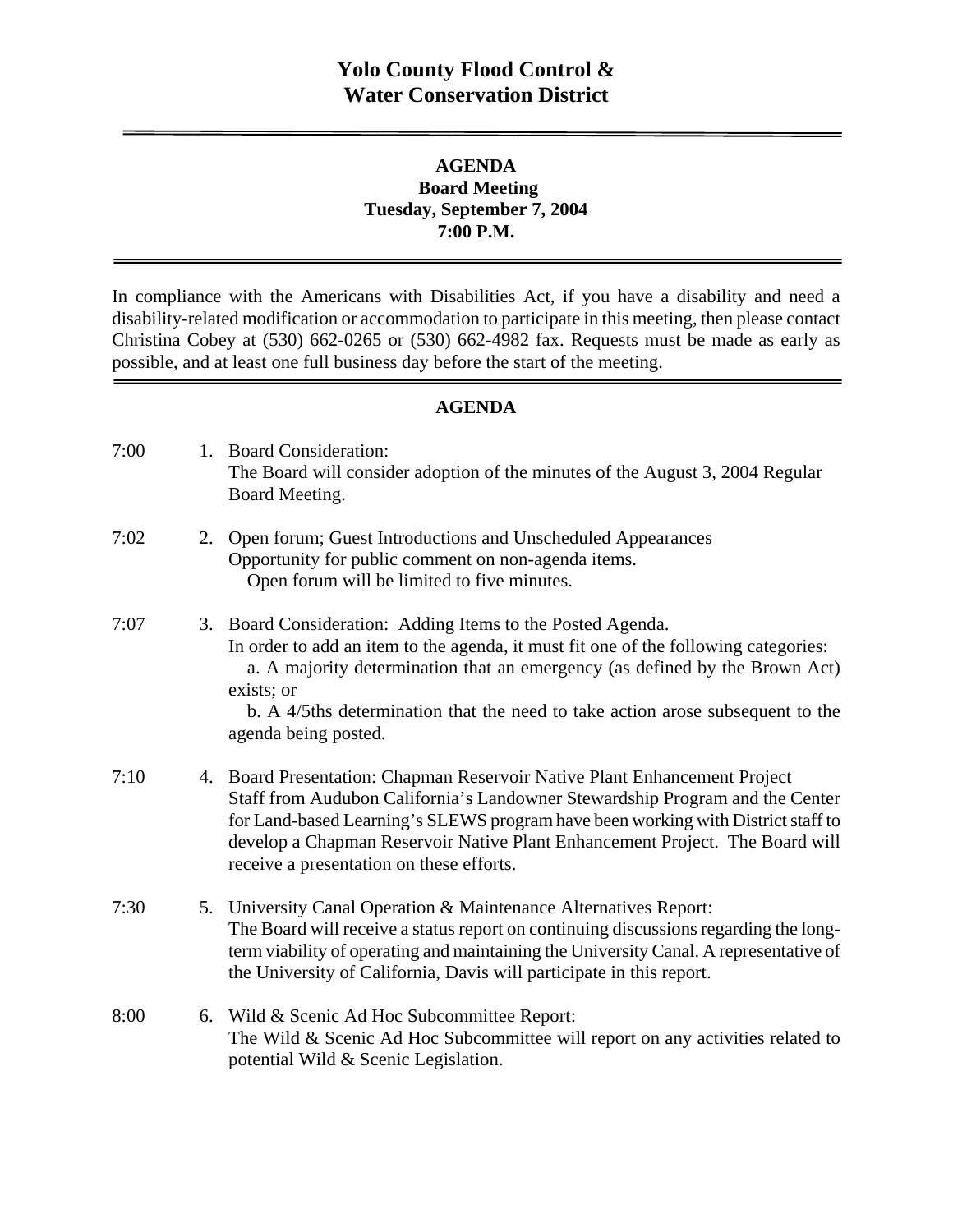| 8:20 | 7. Annual Work Plan and Water Management Plan Update Report:<br>District Staff and representatives of Wood Rodgers and Davids Engineering will<br>report to the Board on Annual Work Plan and Water Management Plan Update<br>activities. |
|------|-------------------------------------------------------------------------------------------------------------------------------------------------------------------------------------------------------------------------------------------|
| 8:50 | 8. Board Consideration: Clear Lake Hydrilla Eradication Program.<br>The Board will consider approval of a funding contract with the Department of Food<br>and Agriculture to assist its Clear Lake Hydrilla Eradication Program.          |
| 8:55 | 9. Proposed Water Rights Fees Report:<br>District Counsel will report to the Board on the new fee schedule proposed by the<br><b>State Water Resources Control Board.</b>                                                                 |
| 9:00 | 10. Directors' Reports:<br>Each member of the Board will have the opportunity to report on meetings and<br>conferences attended during the prior month on behalf of the District.                                                         |
| 9:10 | 11. General Manager's Report:<br>The Board will receive a report from the General Manager regarding current<br>general activities and projects of the District.                                                                           |
| 9:20 | 12. Operations and Maintenance Report:<br>The Board will receive a status report on the previous month's operation and<br>maintenance activities.                                                                                         |
| 9:30 | 13. General Discussion:<br>Opportunity for Board members to ask questions for clarification, provide<br>information to staff, request staff to report back on a matter, or direct staff to<br>place a matter on a subsequent agenda.      |
| 9:35 | 14. Board Consideration:<br>The Board will consider the approval and the payments of bills.                                                                                                                                               |
| 9:40 | 15 Closed Session:<br>The Board will confer with legal Counsel under:                                                                                                                                                                     |
|      | Brown Act Section 54956.9(b) significant exposure to litigation involving                                                                                                                                                                 |

#### 10:00 16. Adjourn

(two) potential cases.

The public may address the Board concerning an agenda item either before or during the Board's consideration of that agenda item. Public comment on items within the Board's jurisdiction is welcome, subject to reasonable time limits for each speaker. Upon request, agenda items may be moved up to accommodate those in attendance wishing to address that item. Times listed for consideration of agenda items are approximate only. The Board may consider any agenda item at any time during the Board meeting.

I declare that the foregoing agenda was posted at the office of the Yolo County Flood Control and Water Conservation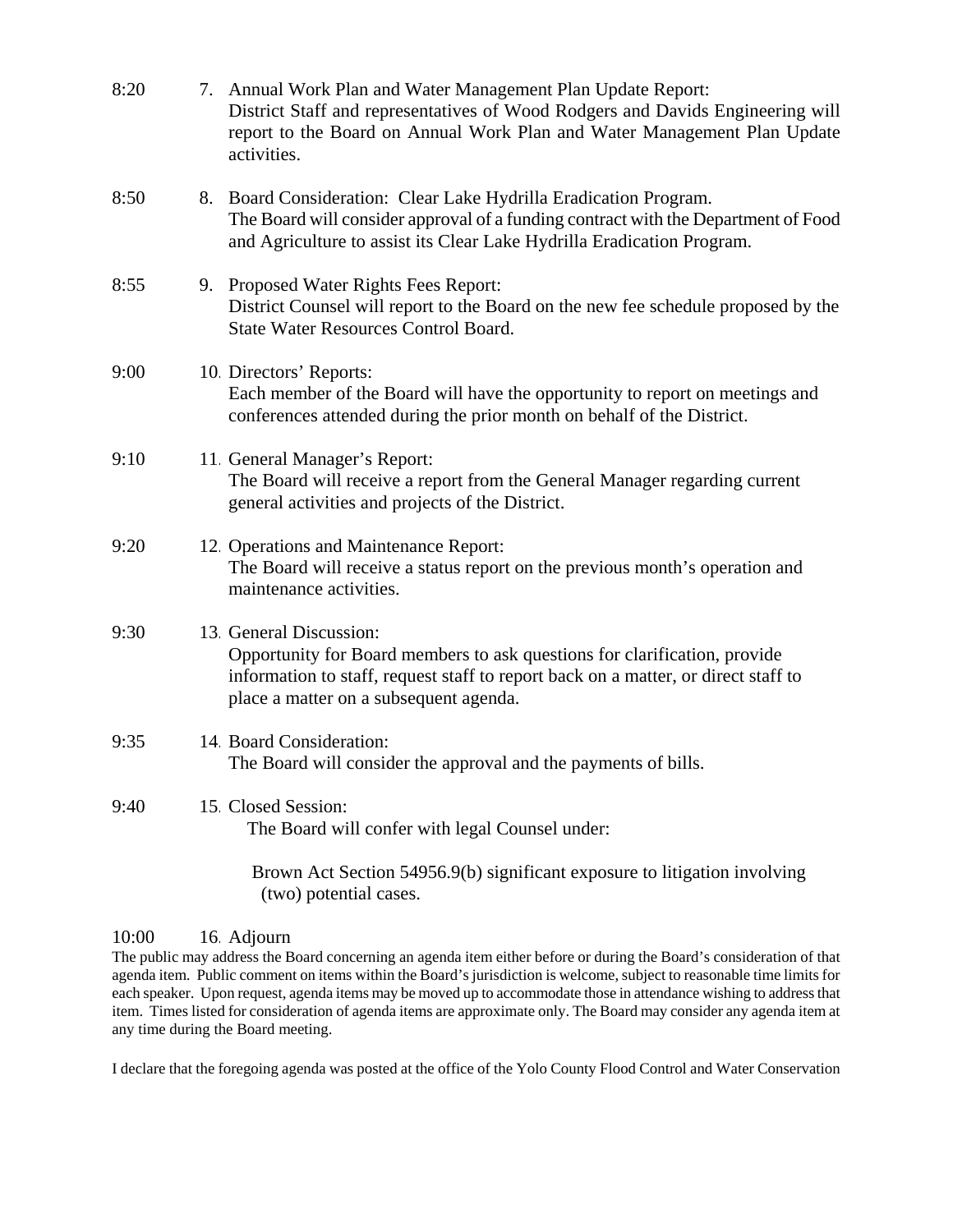District, 34274 State Highway 16, Woodland, CA on September 3, 2004.

By:\_\_\_\_\_\_\_\_\_\_\_\_\_\_\_\_\_\_\_\_\_\_\_\_\_\_\_\_\_\_\_\_\_\_\_\_\_

Christina Cobey, Administrative Assistant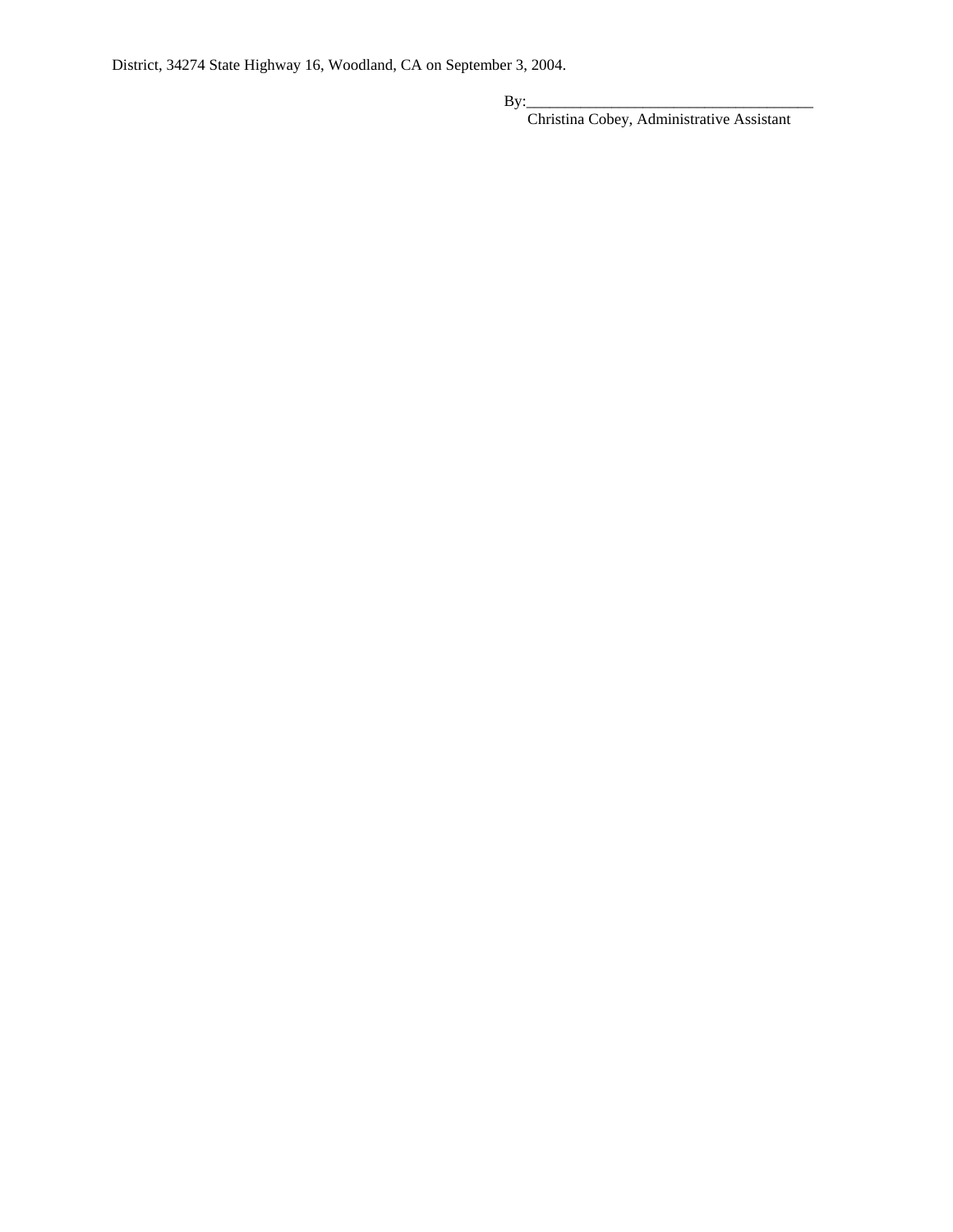#### REGULAR BOARD MEETING MINUTES September 7, 2004

The regular September meeting of the Board of Directors of the Yolo County Flood Control and Water Conservation District was held at 7:00 p.m. on September 7, 2004 at its regular place of business, 34274 State Highway 16, Woodland, California. Chairman Vink convened the meeting with Directors Brice, Eoff, Scheuring and Rominger present. Also in attendance were:

District Staff and Consultants Tim O'Halloran, General Manager Christy Barton, Assistant General Manager Mike Horgan, Engineer Paul Bartkiewicz, Legal Counsel Fran Borcalli, Consulting Engineer Grant Davids, Davids Engineering Gary Sandy, Gary Sandy Communications

### **Members of the Public**

Lynnel Pollock, Yolo County Supervisor Don Rominger, Retired District Director Chad Roberts, Yolo Audubon Vance Russell, Audubon California Bob Schneider, Cache Creek Wild

#### **MINUTES**

**M/S/C** approved the minutes of the August 3, 2004 Regular Board meeting as corrected.

## **OPEN FORUM**

Mr. Schneider raised a concern that a recent District Ad Hoc Committee meeting with two Lake County Supervisors and staff did not receive public notice. While that specific meeting, per legal counsel, did not require public notice, the Board affirmed its intent to maintain open meetings.

#### **CHANGES TO THE POSTED AGENDA**

Mr. O'Halloran reported that an item, which required Board consideration prior to the next Regular Board meeting, had come to the District after the posting of the agenda. The item was a request for a letter of support for a California Audubon grant proposal.

M/S/C by a 5/5 vote determined that the need to take action arose subsequent to the agenda being posted and approved adding the item to the agenda.

# **LETTER OF SUPPORT FOR CALIFORNIA AUDUBON GRANT PROPOSAL**

Vance Russell of Audubon California requested a letter of support for a grant proposal to the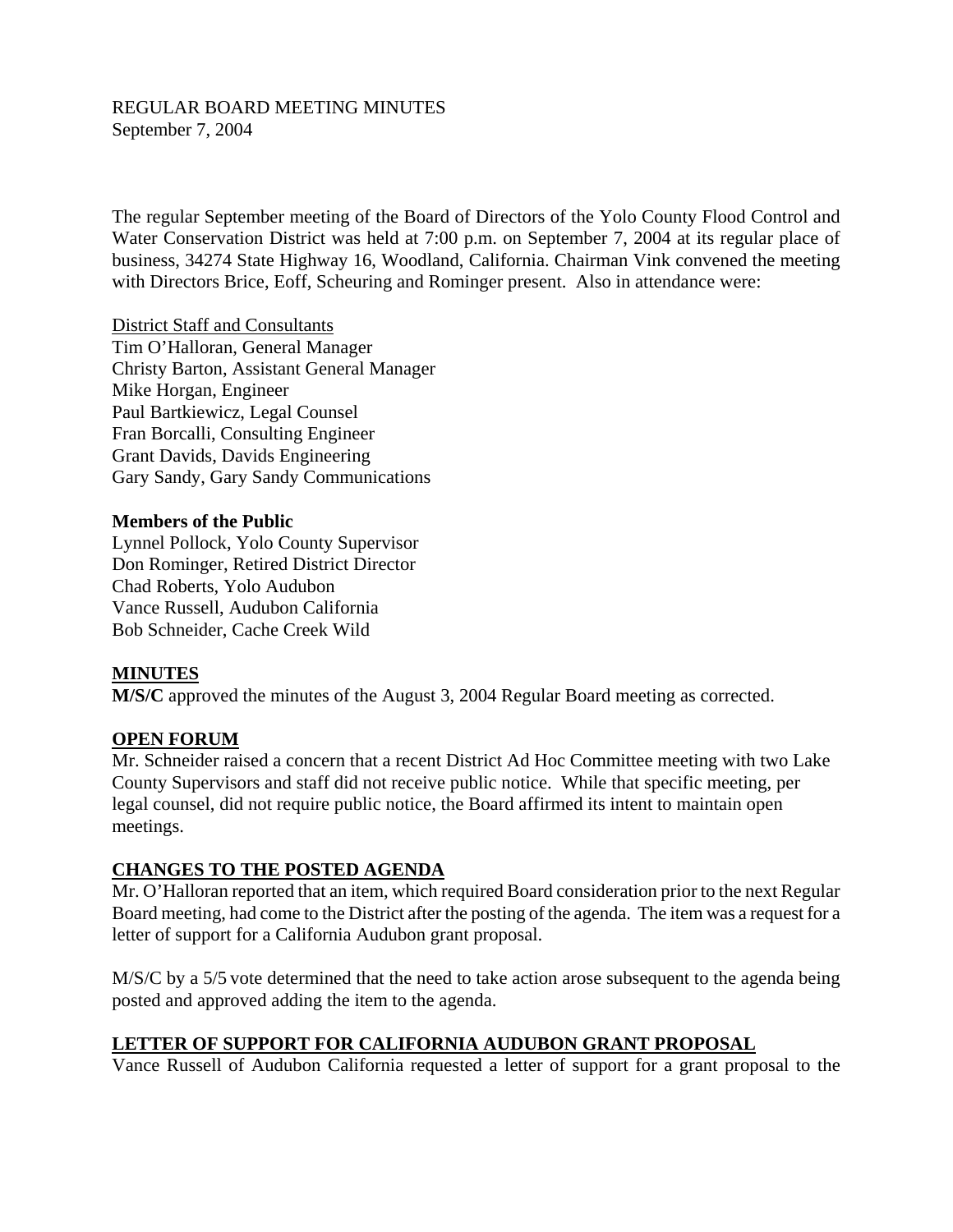Wildlife Conservation Board. The Conservation Incentives Building Project is designed to build on the model of collaboration between landowners, agencies and non-governmental organizations to restore wildlife habitat on working family ranches and farms.

Mr. Russell provided a written project description that explained the basis and goals of the program. Board discussion followed.

**M/S/C** authorized the General Manager to send a letter of general support for the Audubon's grant proposal.

# **CHAPMAN RESERVOIR NATIVE PLANT ENHANCEMENT PROJECT**

The Board received a presentation from Mr. O'Halloran and Mr. Russell on the status of the Chapman Reservoir Native Plant Enhancement Project. Staff from Audubon California's Landowner Stewardship Program and the Center for Land-based Learning's Student and Landowner Education and Watershed Stewardship program have been working with District staff to develop an implementation plan for this work.

The purpose of the project is to enhance wildlife habitat and help stabilize the banks around the District's reservoir.

A written draft of the plan was provided and discussed. Plan elements include an overview, purpose and objectives, existing site conditions, roles and responsibilities of the project partners, work tasks and time line. Cost is anticipated to be about \$20,000 with funding split between the District (cash, in-kind labor and equipment) and Audubon California (CalFed System Restoration Program grant). No changes in reservoir operation will be required. Plantings will include native grasses, bushes and trees. Poor soil at the site will present a challenge.

Board members requested that a survey to identify the existing site biology be performed and that an estimate of avoided costs be made.

# **UNIVERSITY CANAL**

Mr. O'Halloran provided a status report on continuing discussions regarding the long-term viability of operating and maintaining the University Canal. UC Davis, as the canal owner, wishes to transfer its existing interests to the District and to obtain a right-of-way for equipment traffic along the canal. The Glide Foundation, as the adjacent landowner, wants the District to take over canal ownership but has concerns regarding a UC Davis right-of-way. The District, as canal operator, is concerned with the balance of income received and expenses incurred as well as risks associated with the canal ownership and operations. For the period of 2000 through 2004 (to date) total water income has been \$122,000 and expenses \$169,000.

The Board discussed various alternative actions it could take and the associated risks. The matter will be presented to the Infrastructure Committee for review prior to being considered further by the Board.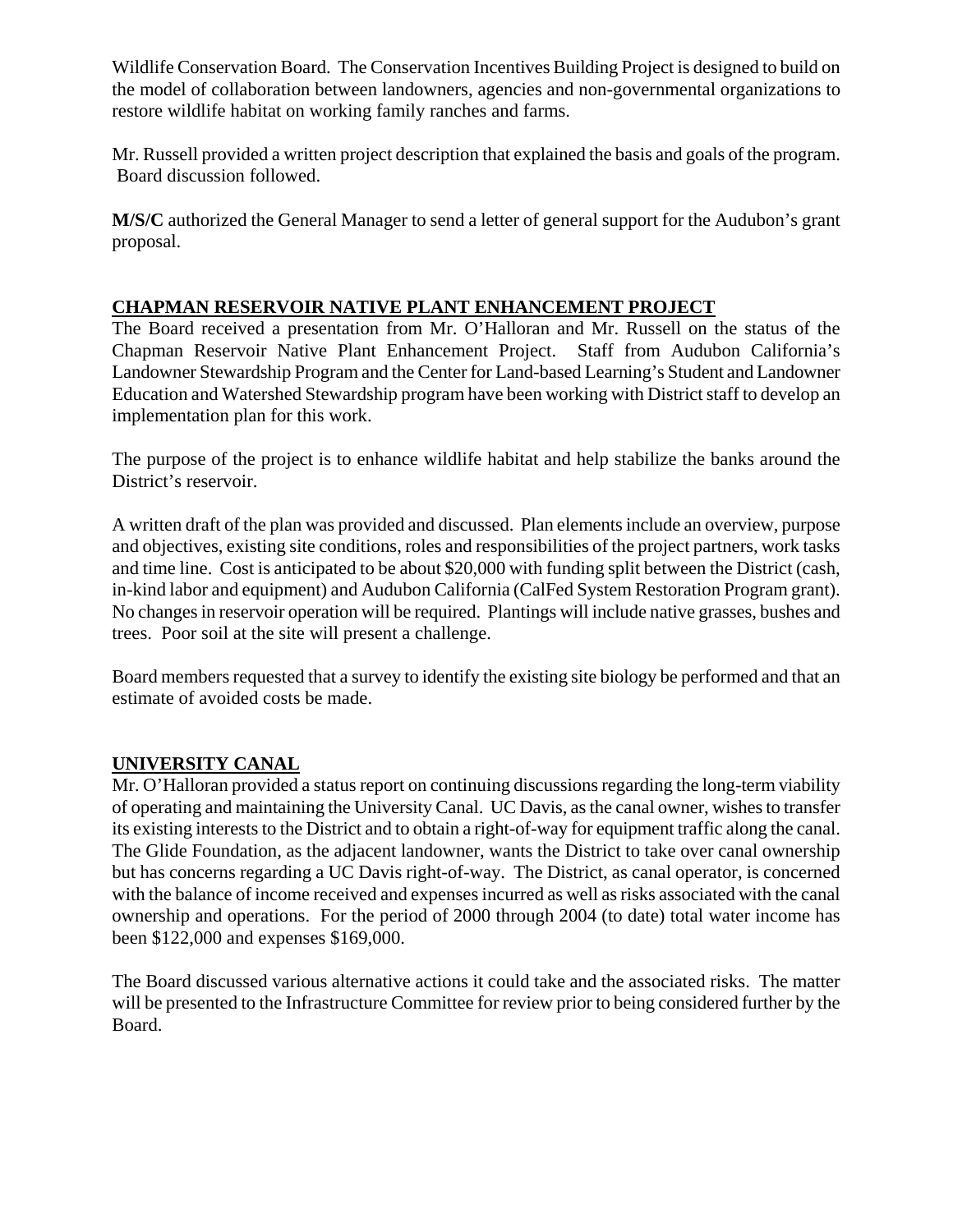# **CACHE CREEK WILD AND SCENIC**

Mr. O'Halloran briefly highlighted the Cache Creek Wild and Scenic matters discussed at the prior Board meeting. He then presented information on historic and current flow regimes in the creek and discussed the District's method of managing its water supply. Mr. O'Halloran then reported on matters discussed at the last meeting with Assemblywoman Lois Wolk regarding proposed State Wild and Scenic (W&S) Legislation. These included the need for identifying economic effects of W&S Legislation, the W&S designation effect of barring future dams on the creek, ramifications of a lack of W&S designation, conversion to a federal W&S designation and other matters. Assemblywoman Wolk committed to more meetings to discuss these and other issues in depth.

Director Scheuring discussed the possibility of Board action to go on record regarding W&S Legislation. The W&S Subcommittee will address this issue and report to the Board.

Mr. O'Halloran will seek clarification on various issues from Assemblywoman Wolk's office.

# **ANNUAL WORK PLAN AND WATER MANAGEMENT PLAN UPDATE**

Mr. O'Halloran, Mr. Borcalli of Wood Rodgers and Mr. Grant Davids of Davids Engineering reported to the Board on the Annual Work Plan and the District's Water Management Plan Update.

Mr. O'Halloran outlined the effort to prepare a comprehensive water management plan update that will incorporate the work plan items, conjunctive use initiatives, infrastructure improvements and short-term system improvements. It is intended to provide a comprehensive District operations management strategy.

Mr. Davids stated that the plan update taking shape will integrate operational, agricultural and environmental needs.

Mr. Borcalli stated the District's October 2000 Water Management Plan provided guidance for the District on the next steps to be taken and the plan update will expand coverage to include operational issues. A revised plan will also provide a better basis on which to facilitate obtaining outside funding for projects.

Director Scheuring asked about potential impacts on the District's immediate-need projects. Mr. O'Halloran responded that work will continue on required infrastructure work and projects that make sense.

# **CLEAR LAKE HYDRILLA ERADICATION PROGRAM**

Mrs. Barton provided background information on the Department of Food and Agriculture's Clear Lake Hydrilla Eradication Program as well as their request for continued District financial support in FY 2004 and for payment of the District's 2003 commitment. The latter, while previously approved by the Board, could not be paid due to the absence of a contract with the State Department of Food and Agriculture.

The Board requested additional information on the status of the program and budget of the State for this work before giving further consideration to the requests.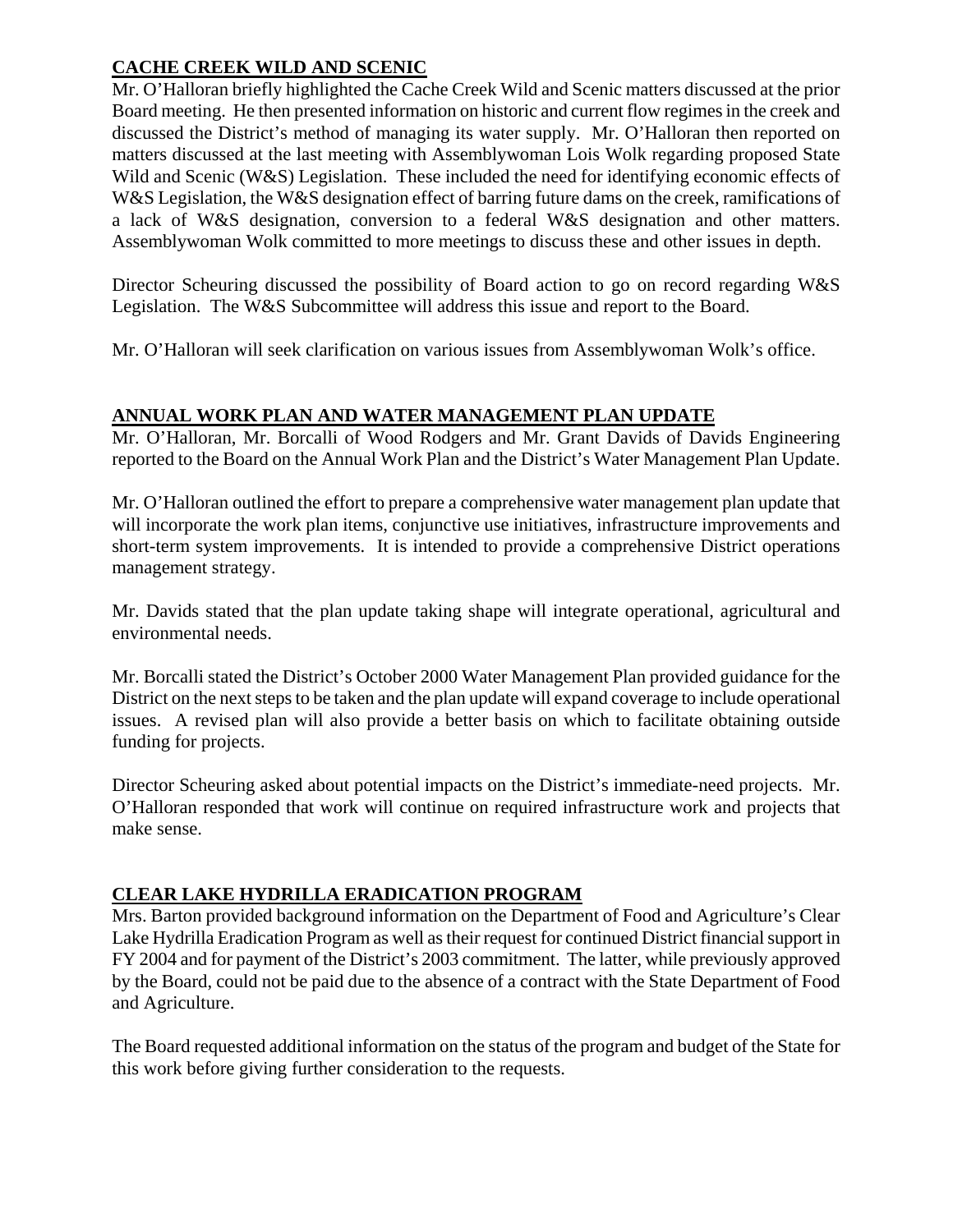## **PROPOSED WATER RIGHTS FEES**

Mr. Bartkiewicz reported the State Water Resources Control Board has set the coming year's schedule of fees to fund the Division of Water Rights. The fees will apply to the District's Indian Valley Reservoir supply.

### **DIRECTORS' REPORTS**

Director Eoff reported on the last Northern California Water Association meeting. The only agenda item covered was the Term 91 Regulation. It requires State water right permittees, under certain conditions, to cease diversions to maintain Delta water quality. This regulation does not affect the District. El Dorado Irrigation District has won a decision on this matter based upon Area of Origin rights; however, the State Water Resources Control Board is appealing that decision.

Director Brice reported Mr. O'Halloran's presentation on the District to the Yolo Basin Area Working Group was very well received.

Director Vink reported that the Conaway JPA meeting was held on August 25, 2004 and the District/Yolo County 2X2 meeting was held on August 26, 2004. Both groups are scheduled to meet again in September.

## **GENERAL MANAGER'S REPORT**

Mr. O'Halloran reported on the upcoming September 18, 2004 Cache Creek Clean-up Day. It will begin at the Cache Creek Conservancy at 9:00 a.m. Mr. Sandy stated that the event can provide good community relations. Director Vink encouraged participation. Mr. O'Halloran also reported that:

- The Board trip to the ACWA Fall Conference in Palm Springs will be coordinated with a visit to the Imperial Irrigation District.
- The Water Resources Association of Yolo County ("WRA") has distributed the Integrated Water Management Plan for comments.
- The WRA Technical Committee has been charged to develop a detailed list of options for the future of the WRA organization; as he is heavily involved in this process, he asked for an Ad Hoc Board Committee to act as a sounding board on this issue; Directors Vink and Scheuring volunteered.
- The District's booth at the Yolo County Fair was a success; Mr. O'Halloran thanked Mr. Gary Sandy for his work on it.

#### **OPERATIONS AND MAINTENANCE REPORT**

Mr. O'Halloran advised that:

 The end of the irrigation season is approaching and that water releases will end sometime in late October or early November.